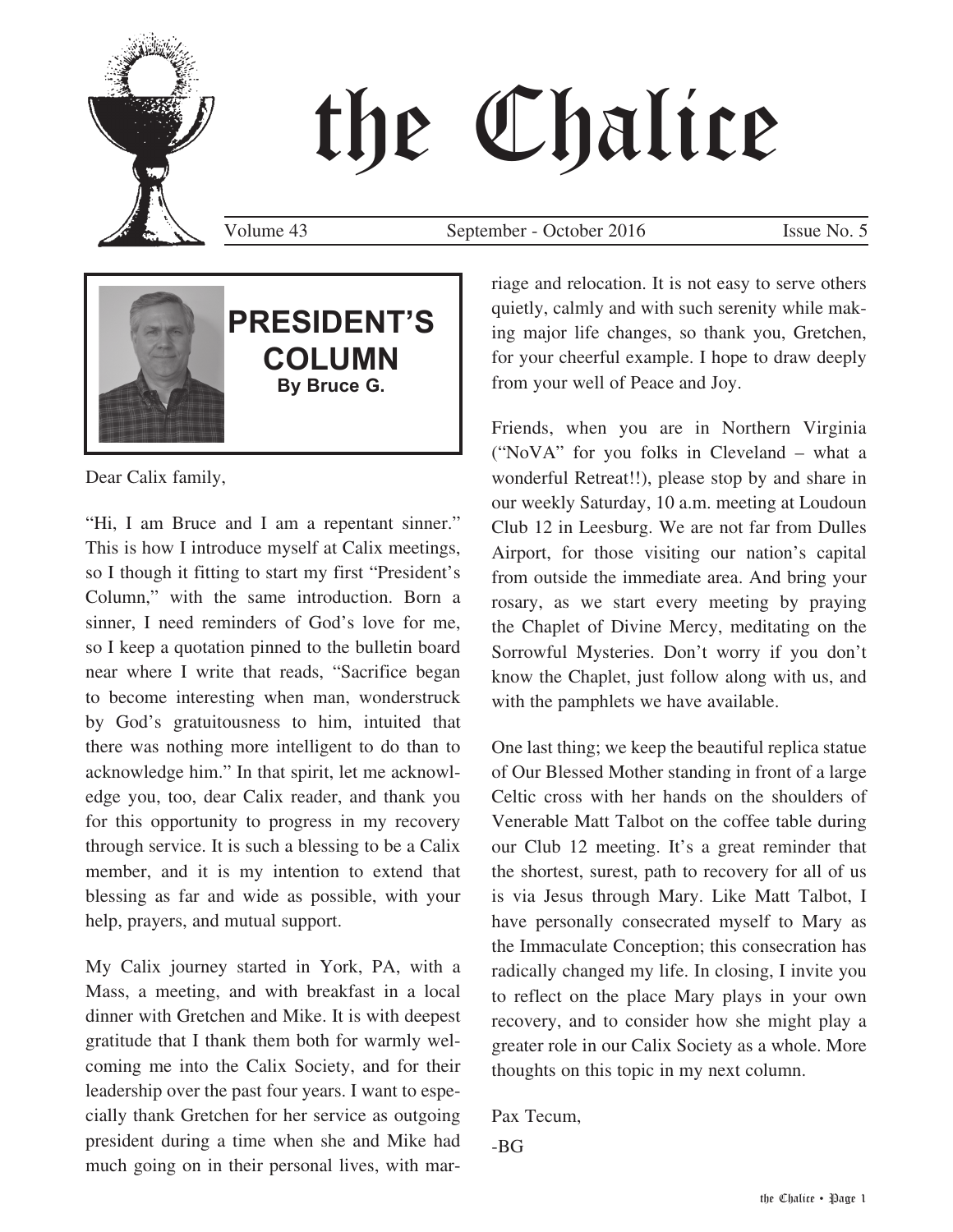

### **CHAPLAIN'S CORNER Fr Duesterhaus**

The month of November is the month of Poor Souls.

When I was a little 3rd grade altar boy and I heard my pastor preach that we should be concerned for the Poor Souls, I thought to myself, well, let's take up a second collection and they would not be poor any more.

I was not the sharpest knife in the drawer as a child.

The fact is that many good faithful people die and their families do not have Christian burials for them. These are the Poor Souls.

We make an offering of our sacrifices, we offer our penances, we visit the graves of the dead, so as to pray for those who cannot pray for themselves.

In all likelihood, we will get about eight or nine words below our names on our tombstones. What will they write about you.

At this time, I believe mine will say, "Grumpy Old Priest."

My family is not particularly happy with this. :o)

In all seriousness, I have prepped my tombstone because before all four of my deployments "downrange" I had to file a will, a funeral plan, and various Powers of Attorney. So, I hope that my marker will say, "Zeal and Obedience."

Prepare for your judgement. Pray for the Poor Souls in Purgatory. And know of the mercy of the Lord.



#### **EDITOR'S CORNER Mike Sanders**

#### **Cleveland Retreat**

I want to thank the Cleveland Group for hosting the recent retreat. Gretchen and I were forced to cancel our trip due to a 'bug' I contracted from my work in an emergency room. I was disappointed, personally, because I was anxious to learn more about Sister Ignatia, and from what Mary S. has submitted to this issue about the Retreat, I missed more than I could have imagined. It would have been a blessing to hear from a man who had been helped by Sister.

Some photos from the retreat, including a photo of 3 Calix Members sitting at Dr. Bob's kitchen table in Akron will be posted on the website. If you are reading this and have photos from the convention you wish to share, forward them to me and we'll post them on the 'Members Only' side of our website.

#### **Election**

Bruce G. was elected President and Vince L. was elected Vice-President at the Retreat plus 2 new members were elected to the Board of Directors in Cleveland. There is a biosketch introducing Gaylen in this issue. The other director, Mike M. will have a biosketch in the next issue. Welcome aboard fellas! Biosketches on Bruce and Vince were published earlier this year.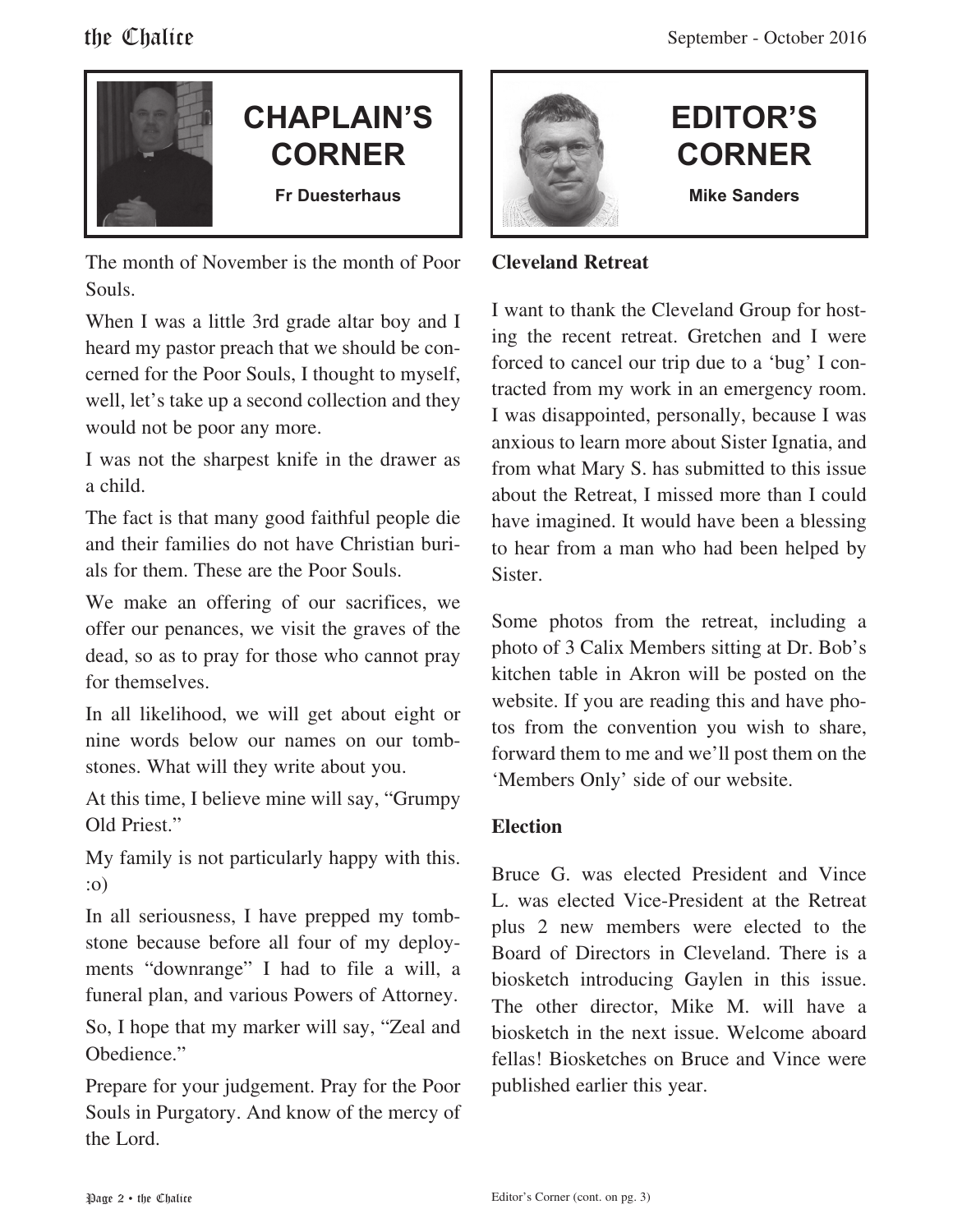Editor's Corner, (cont. from pg. 2)

#### **New Group in Hanceville, Alabama**

A couple from Hanceville was on a pilgrimage to Medjugorje when they learned about Calix from Adrian D. who is active in Calix in London. When the couple returned to their home near Birmingham, they began the process to start a Calix Group there. It continues to amaze me what happens when fellow Catholics learn about Calix – we seem to be the pathway to unanswered prayers.

Contact Garnett (contact info on website) about the meeting held on the 1st Sunday of Each Month at 4PM at Our Lady Queen of Peace.

It's my understanding that this group is nearby to where Sister Angelica formed Eternal Word Television Network. Welcome aboard, and may your vine grow abundant fruit.

#### **Calix Society Business issues presented in Cleveland**

The Board continues to be good stewards of the monies collected as dues. We are in the black, and the Retreat was completed within a few dollars of being on budget. As you know, our dues system covers the time period from Jan 1 thru Dec 31 each year. If you want to pay yours now, there is a 'coupon' in this issue, or you can renew online via the Website.

There is a Calix Meeting by Phone held on a regular basis and the Board pays the conference call fees for that. If you'd like to participate, send an email and I'll forward it to Vince and Bruce who are essentially running this effort.

#### **Thank You Madam President Emeritus**

During the nomination process that resulted in Gretchen S's election in Philadelphia, she said she'd be willing to serve but only if she had help. She was effective in getting the Society to establish a prudent reserve for the first time, and other accomplishments without help. She has remained modest throughout and she is a testament to the powers of Step Work and adherence to our Faith. Both she and I appreciate Bruce's comments in his first column as President-elect.

#### **Calix Retreat in Cleveland**

*Submitted by Mary S, Chairperson*

The 59th Annual Calix Convention was held September 16-18 in Cleveland, Ohio at the Jesuit Retreat House. The theme Mercy in Action was chosen to correlate with Pope Francis' extraordinary Jubilee Holy Year of Mercy. The event was well-attended by 40+ folks from Cleveland and around the country.

After checking in and getting settled, the convention kicked off with a mass in the on-site chapel, and dinner in the retreat house dining room.

The opening night spotlight was on Sister Ignatia, an Irish-born nun who worked with Dr. Bob to get alcoholics admitted to the hospital setting for treatment. Guest speaker Sister Judith Ann Karem worked alongside Sr. Ignatia and shared memories and insights of their relationship. Following her talk was a lead given by Bobby Jackson, a 50+ year member of AA who was personally helped by Sr. Ignatia. He shared how Sister gave all the alcoholics in her ward Sacred Heart badges which they had to promise to return before they decided to ever take a drink again. Bobby still carries his in his wallet and showed his Sacred Heart badge to attendees after his lead. Several folks gathered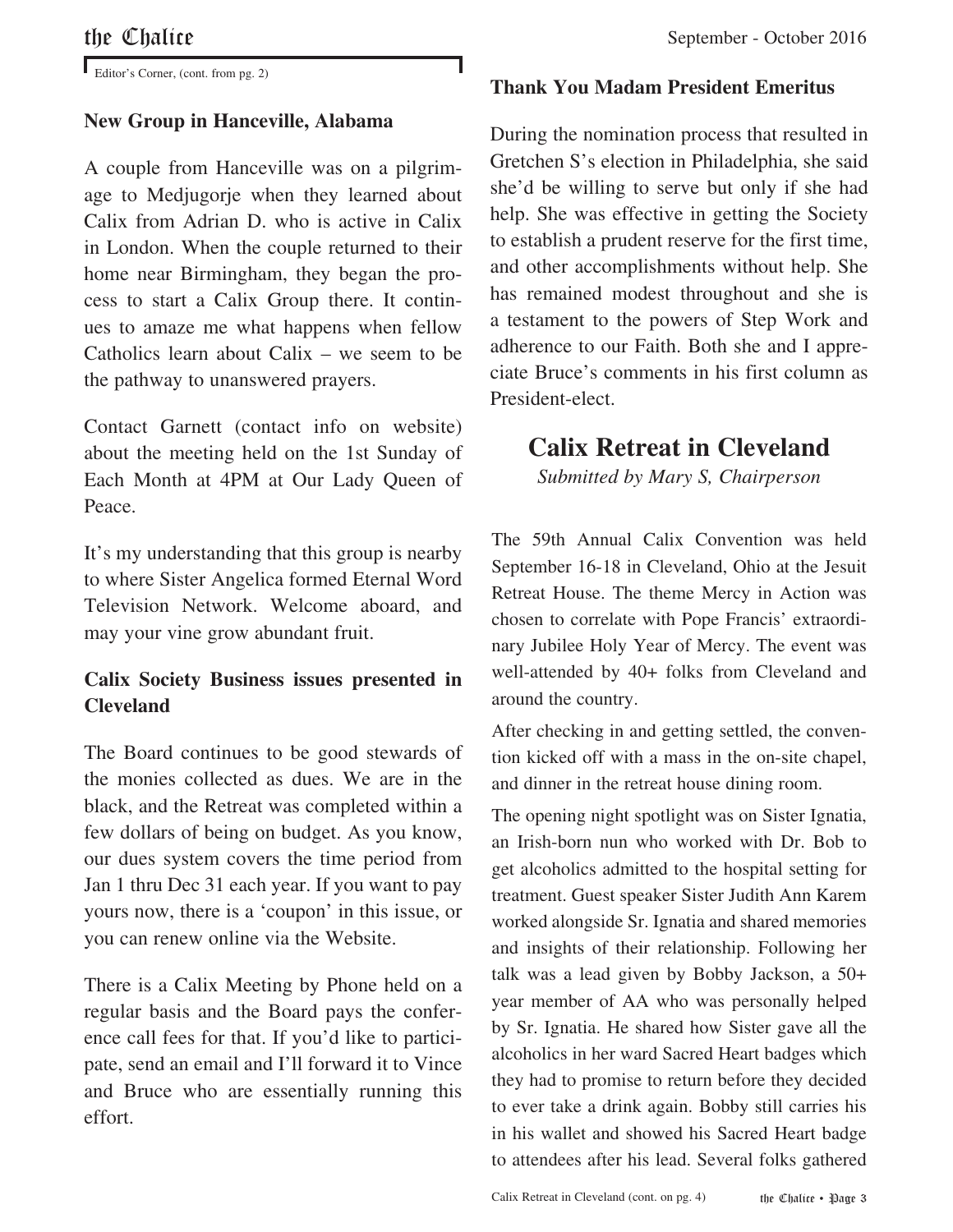Calix Retreat in Cleveland, (cont. from pg. 3)

informally afterwards in the dining hall for fellowship and conversation.

The next morning started off with prayer service and breakfast, which was followed by a talk given by Mary Lou Beers. Mary Lou lives in the Cleveland area and is a nationally known speaker who shares her experiences of her life and caring for her husband, Jim. Jim suffered a massive stroke at age 29 and was almost completely paralyzed. She shared how they lived and loved and relied on God completely, and how God responded to their faith. When Mary Lou became unable to carry Jim upstairs on her back every night, the local high school football team volunteered to do so; every morning the wrestling team carried him downstairs. When they found themselves pregnant with a "miracle" baby but no money to pay for the hospital bill, their doctor tore up his bill he was so impressed by their faith in God. Jim died several years ago, but their love story remains a vivid picture of the Spiritual and Corporal Acts of Mercy in action.

That afternoon the convention traveled to Akron 40 mins. away to visit the "birthplace of Alcoholics Anonymous," the home of Dr. Bob Smith. A museum located in the house next door showcased books, photos and other memorabilia. It was a wonderful opportunity to experience the history of AA.

A business meeting with elections followed the trip to Akron. Congratulations to all the newly elected Calix officers!

In the evening a sit-down banquet dinner was held in the dining room and it was a wonderful time getting to know Calix members from other parts of the country. The keynote speaker was Father Joe McNulty from local St. Augustine Parish. His parish carries out an unwavering ministry of mercy to the disabled, the poor, the hungry and

the homeless. He and his parish quite literally feed the hungry and clothe the naked. They distribute thousands of meals a month, as well as clothing, and help with outreach and assistance in a variety of ways. Fr. Joe shared his early days as a young priest and offered us a glimpse, in his own humorous way, of a humble yet tireless picture of mercy to all who ask, seek and knock.

The evening later wrapped up with an AA discussion meeting, with the topic being about invitations:

offering them and accepting them. As recovering alcoholics, most of us have experienced the gentle invitations inherent in the 12 Steps to get to know God more fully. When we accept that invitation we know and are healed by God's grace & mercy. We are then asked to extend that invitation to others – to carry the message and to give freely to others what was so freely given to us - what a picture of mercy! The comments at the meeting showed that "it works, it really does."

Sunday morning started off with stations of the cross outside on an outdoor trail in a lovely wooded setting. A few curious deer followed along at a distance as well! To show our out-of-town guests how we celebrate Calix "Cleveland-style," we had mass followed by breakfast and then a Calix lead. Paul Bennett shared his experience, strength and hope with a beautiful and powerful lead illustrating how he "came to believe."

The convention wrapped up with an invitation to next year's retreat being held in Minneapolis. Thanks to all who attended the retreat and made it a success! We hope that the Jubilee Year of Mercy was a chance for you to experience spiritual growth and progress. The good news is that we can continue to improve our conscience contact with God long after the Year of Mercy ends. We in Cleveland look forward to seeing you in 2017.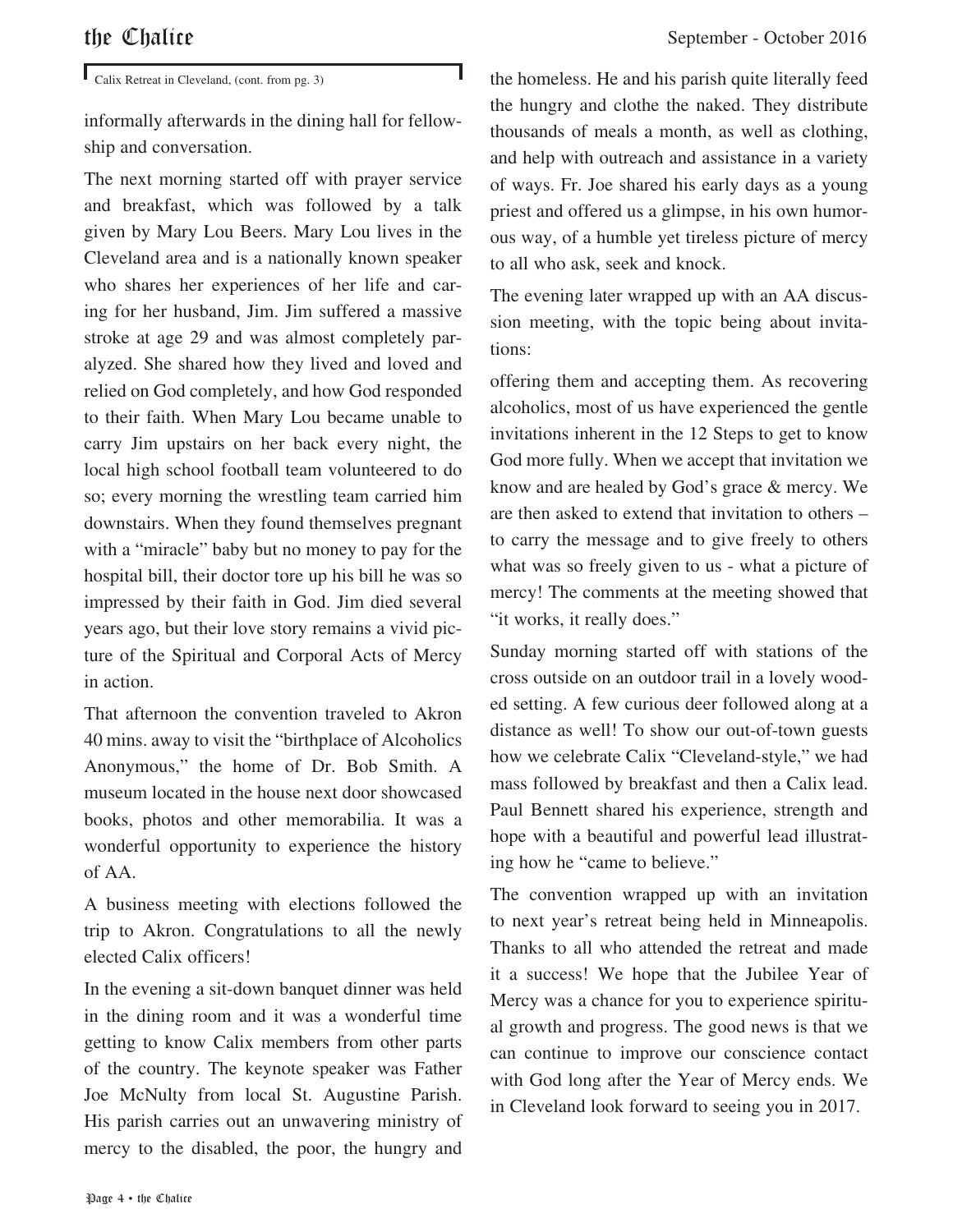#### **Introducing Gaylen, New Board Member from Cleveland**

My name is Gaylen and I'm a recovering alcoholic and grateful member of AA. My home group is Bay Sunrise and my sobriety date is January 23, 2004. I am also a grateful member of the Catholic faith and my parish is St Augustine's, the Cleveland Diocesan parish for the disabled.

I am 63 years old, and have lived in Cleveland my entire life. I am a divorced father of four, and grandfather of 8. I have worked as a Technologist in a global R&D facility for a large manufacturing corporation for the last 38 years. I am a new member of Calix, but first went to a Cleveland Calix meeting in 2008, when I was invited to share my story.

I was raised in the Catholic faith, serving as an altar boy at St Patrick's church, and attended St Ignatius high school, where I continued my religious and scholastic studies. In tenth grade I was transferred to the public school system. After a few years of CCD, my formal religious instruction ended, as did my participation in the Catholic Church. During a brief stint at college, I independently pursued some understanding of God through several Contemporary Religion classes before dropping out of both higher education and formal religion. My career as a practicing alcoholic and agnostic blossomed over the following decades.

It was not until I was driven to my knees at the age of 50, that in desperation, and with the not-so-gentle nudge from a judge, I entered AA and began the lifetime process of recovery. The message of hope, that the 12 steps could lead me to a better life, that the Fellowship would guide and support me, and that a Power greater than myself would supply the power and grace to pull it off, made miraculous

changes in my life. Eventually, after six years of sobriety and facing a pending divorce, I became really willing to get serious about the 11th Step. The Big Book directed me to "Be quick to see where religious people are right. Make use of what they offer."

I joined a Bible Study organized by AA members. In working with another alcoholic, I attended my first Christmas Eve Midnight Mass in 35 years, and was impressed by the kindly elder priest who said "we served 12,00 meals today". I joined a bi-weekly spiritual book club, again organized by AA members. I begrudgingly "walked up the church steps backwards" until I found myself standing firmly inside! It was then an easy decision to take RCIA classes and become officially welcomed back into the Catholic Church.

Coming full circle, I attended classes at the Jesuit high school of my youth, titled 'Encountering Christ Retreats' in their Ignatian Spiritual Programs for Adults. This in turn led to my participation in Calix as a member, and not just an invited speaker. I have also become a Lay Eucharistic Minister and Reader at my parish.

As a current member of Cleveland Calix, it was my proud privilege to serve as co-leader of the Agenda Committee, responsible for designing the theme and content for the 2016 Calix International Retreat. It is my sincere hope that those of you whom attended enjoyed the experience as much as we did putting it together. It was at this retreat that I was nominated for membership on the Calix Board.

I look forward to continuing to grow along spiritual lines in both instruction and service as a new member of the Calix Board.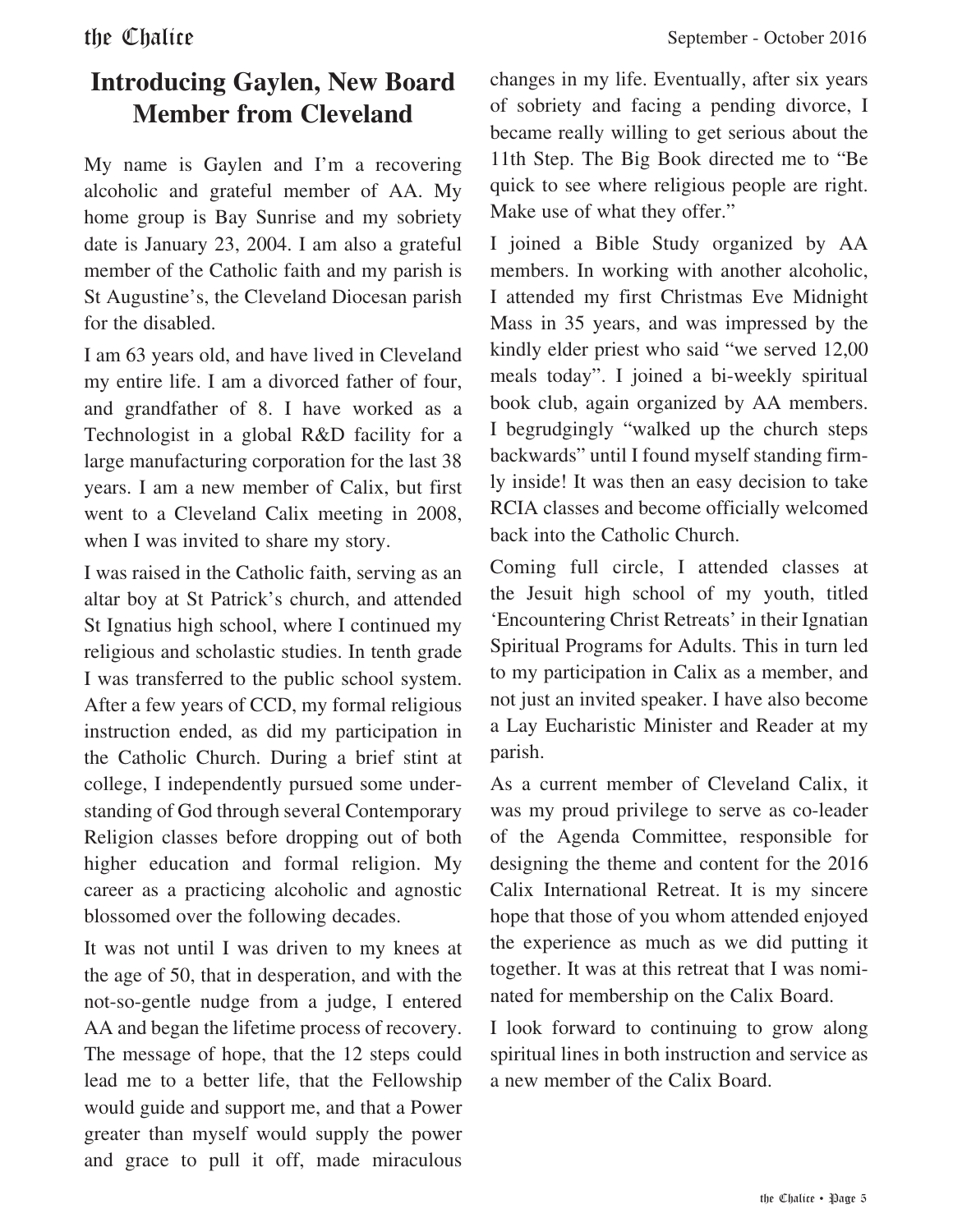| NEW! Matt Talbot Prayer/Relic Card. Color cards contain prayer for Matt's<br>canonization, prayer asking for Matt's intercession and a piece of relic cloth that was<br>touched to a 1st Class relic making it a 3rd class.     | \$1.00<br>ea   |  |
|---------------------------------------------------------------------------------------------------------------------------------------------------------------------------------------------------------------------------------|----------------|--|
| NEW! Audio Version of Recovery meditations on the Stations of the Cross by Msgr.<br>Harrington and narrated by Gerard King**                                                                                                    | \$6.00<br>Ppd  |  |
| Calix and the Twelve Steps by Fr. Arnold Luger ** SPANISH EDITION **                                                                                                                                                            | \$9.00<br>Ppd  |  |
| Calix, What and Why ** SPANISH EDITION **                                                                                                                                                                                       | \$1.00<br>ea   |  |
| Matt Talbot sculpture See flyer under <u>"resources"</u> . Send an email to help@philly-<br>calix.com before ordering to arrange for local pickup in Philadelphia and save the<br>shipping cost.                                | \$75.00<br>Ppd |  |
| Matt Talbot sculptures for the UK. Due to shipping costs we need to add \$10 US to the<br>cost.                                                                                                                                 | \$85.00<br>Ppd |  |
| Calix Banner - with pole and rope to hang it                                                                                                                                                                                    | \$50.00<br>Ppd |  |
| Calix Banner - without pole and rope                                                                                                                                                                                            | \$40.00<br>Ppd |  |
| Sister Ignatia DVD. Documentary on the life of Sr. Ignatia and her role in early AA                                                                                                                                             | \$19.00<br>Ppd |  |
| Recovery Meditation On The Stations of The Cross by Msgr. Harrington. Great<br>resource for your meetings during Lent!                                                                                                          | \$5.00<br>Ppd  |  |
| Heaven's Homecoming by Fr. Douglas McKay (Grays Ferry Spiritual Guide) Note that<br>the Kindle version is now available at amazon.com. Use the link from the Calix<br>homepage to get to Amazon and then look at "Kindle Books" | \$13.00<br>Ppd |  |
| Calix and the Twelve Steps by Fr. Arnold Luger ** NOTE ** There is also a Kindle<br>version of this book available at Amazon.com. Go to the Calix homepage and click on<br>the Amazon banner to purchase for \$5.99!            | \$10.00<br>Ppd |  |
| The Light of Faith (Reprinted!) by Fr. Francis Canavan                                                                                                                                                                          | \$9.00<br>Ppd  |  |
| By The Grace of God by Fr. Francis Canavan                                                                                                                                                                                      | \$11.00<br>Ppd |  |
| The Soul of Sponsorship (From letters between Bill W. and Fr. Dowling) by Robert<br>Fitzgerald, S.J.                                                                                                                            | \$14.00<br>Ppd |  |
| Sister Ignatia Angel of Alcoholics Anonymous by Mary Darrah                                                                                                                                                                     | \$19.00<br>Ppd |  |
| A 12-Step Approach to the Spiritual Exercises of St. Ignatius (52 Meditations, & their<br>relation to the 12 steps) by James Harbaugh, S.J.                                                                                     | \$20.00<br>Ppd |  |
| Let the Oppressed Go Free by Cardinal Justin Rigali                                                                                                                                                                             | \$6.00<br>Ppd  |  |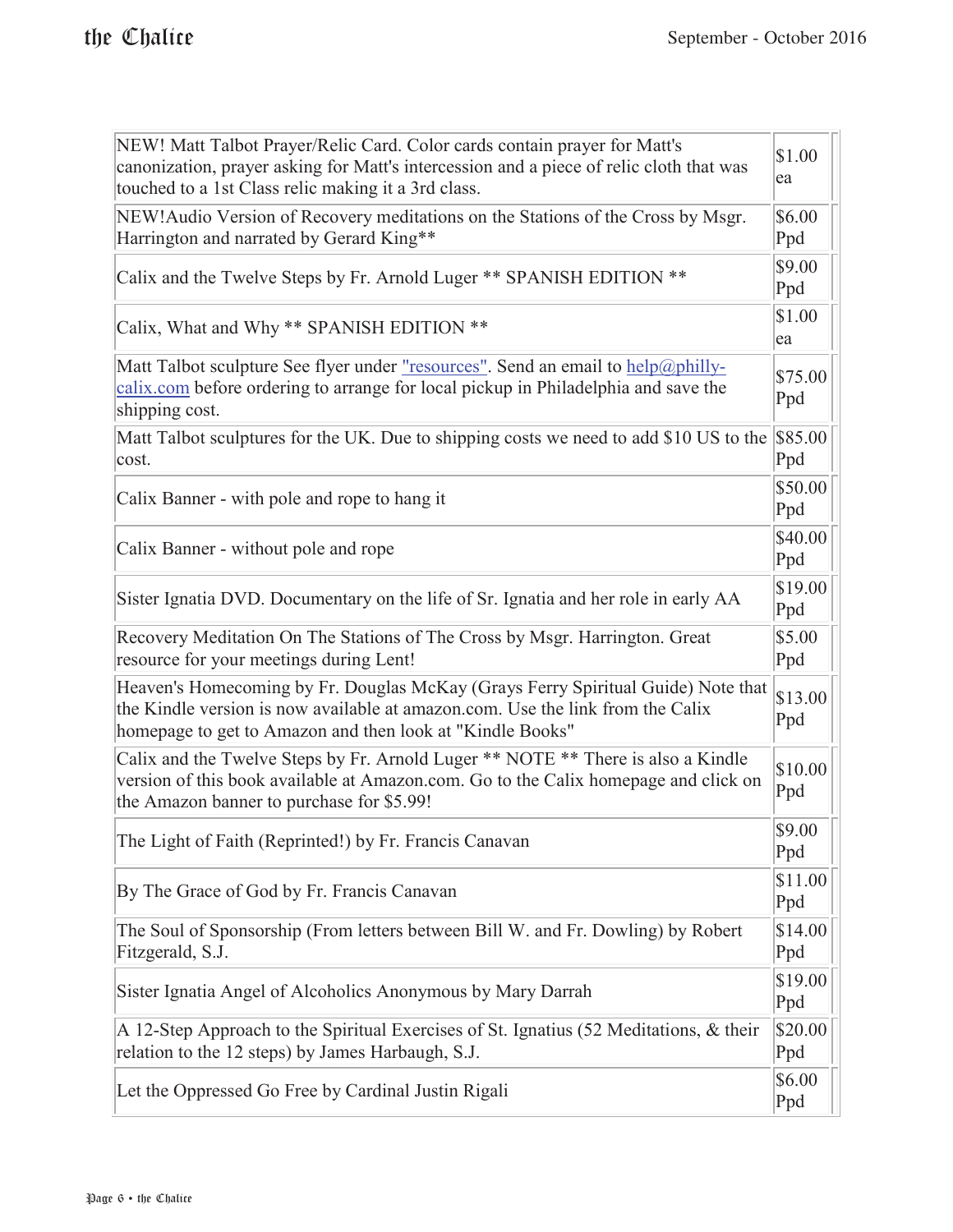| 12-Step Review (Set) edited by Fr. Emmerich Vogt        | \$15.00<br>Ppd |
|---------------------------------------------------------|----------------|
| The 12 Steps and Catholic Spirituality by Fr. Leo Dolan | \$1.00<br>ea.  |
| Introduction to Calix Packet                            | \$1.75<br>ea.  |
| A Word for the Problem Drinker                          | \$0.40<br>ea   |
| Calix, What and Why                                     | \$0.30<br>ea   |
| How it Works-Spiritually                                | \$0.30<br>ea   |
| Information for Chaplains                               | \$0.30<br>ea   |
| Matt Talbot Medals                                      | \$0.80<br>ea   |
| Information for New Units                               | \$0.30<br>ea   |
| Calix Induction Ceremony                                | \$0.30<br>ea   |
| Calix Pin (Members Only!)                               | \$5.00<br>ea   |

| Calix Society                                                                                                                                  | Date: _________                       |
|------------------------------------------------------------------------------------------------------------------------------------------------|---------------------------------------|
| <b>International Headquarters</b>                                                                                                              |                                       |
| P.O. Box 9085                                                                                                                                  | (800) 398-0524                        |
| St. Paul, MN 55109                                                                                                                             |                                       |
| secretary@calixsociety.org                                                                                                                     |                                       |
| <b>Membership Application</b>                                                                                                                  |                                       |
|                                                                                                                                                | <b>THANK YOU FOR SUPPORTING CALIX</b> |
| Name:<br><u> 1990 - Johann John Harry Harry Harry Harry Harry Harry Harry Harry Harry Harry Harry Harry Harry Harry Harry</u>                  |                                       |
| <b>Street Address:</b><br><u> 1989 - Johann John Stein, markin film ar yn y brenin y brenin y brenin y brenin y brenin y brenin y brenin y</u> |                                       |
| City/State/Zip<br>the property of the control of the control of the control of the control of the control of                                   |                                       |
|                                                                                                                                                |                                       |
| Unit:                                                                                                                                          |                                       |
| Dues/ \$25.00/ yr: Please enclose a check to the calix society                                                                                 |                                       |